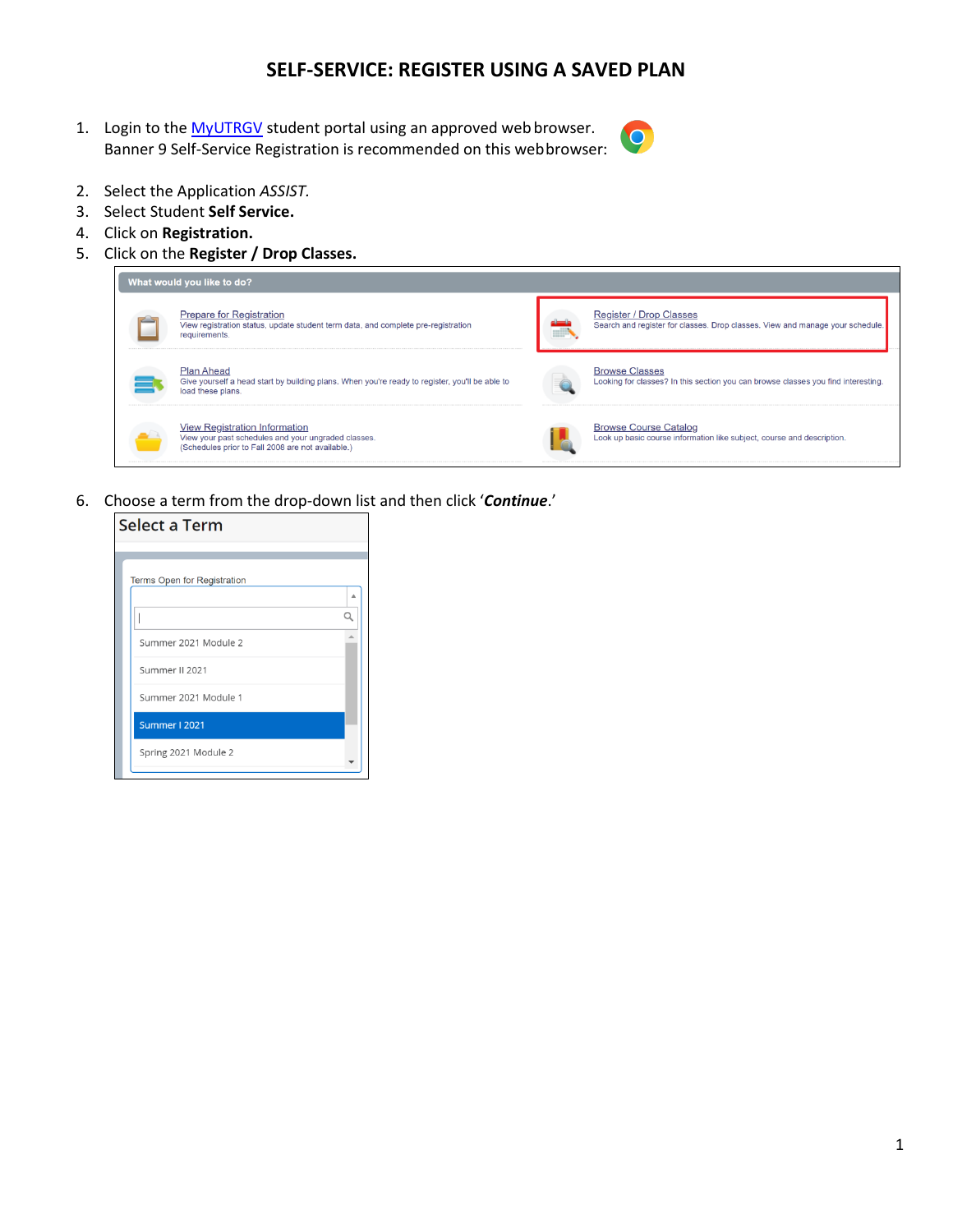*7.* Click on *Plans* to view previously saved plan(s).

| <b>Register for Classes</b>   |                               |                         |       |               |                                |                        |      |                              |                         |                             |                |  |
|-------------------------------|-------------------------------|-------------------------|-------|---------------|--------------------------------|------------------------|------|------------------------------|-------------------------|-----------------------------|----------------|--|
| Find Classes<br>Enter CRNs    | Schedule and Options<br>Plans |                         |       |               |                                |                        |      |                              |                         |                             |                |  |
| Register from a plan.         |                               |                         |       |               |                                |                        |      |                              |                         |                             |                |  |
| Term: Summer I 2021           |                               |                         |       |               |                                |                        |      |                              |                         |                             |                |  |
| ▼ 白 My Perfect S1 Schedule    |                               |                         |       |               |                                |                        |      |                              |                         | Created by: You (Preferred) | $\Box$ Add All |  |
| Title                         | Details                       | Hours                   | CRN   | Schedule Type | Instructor                     | Grade Mode             | Note | <b>Instructional Methods</b> |                         |                             | 券.             |  |
| <b>Business Law I</b>         | <b>BLAW 3337, 90L</b>         | $\overline{\mathbf{3}}$ | 60128 | Lecture       | <b>Binkie Excess (Primary)</b> | <b>Standard Letter</b> |      | Online                       | Q View Sections G Add   |                             |                |  |
| Spanish in the United States  | SPAN 2321, 91E                | $\overline{\mathbf{3}}$ | 64088 | Lecture       | Jose E. Hernandez (Primary)    | <b>Standard Letter</b> |      | <b>Online Asynchronous</b>   | Q View Sections   B Add |                             |                |  |
| Latino Culture & Civilization | <b>SPAN 2320, 90L</b>         | 3                       | 63458 | Lecture       |                                | <b>Standard Letter</b> |      | <b>Online Asynchronous</b>   | Q View Sections     Add |                             |                |  |
|                               |                               |                         |       |               |                                |                        |      |                              |                         |                             | Records: 3     |  |
|                               |                               |                         |       |               |                                |                        |      |                              |                         |                             |                |  |

a. Student may click on *Add All* to place sections into the preliminary schedule.

| Created by: You (Preferred)   | <b>B</b> Add All |
|-------------------------------|------------------|
|                               |                  |
| Q View Sections<br>$\Box$ Add |                  |
| Q View Sections<br>$\Box$ Add |                  |
| Q View Sections<br>Add<br>о   |                  |

*Note: you are not yet registered for the class(es) after clicking on Add All.*

b. Click on individual *Add* to place the class(es) in the preliminary schedule.

|                 |            | Created by: You (Preferred) | Add All |
|-----------------|------------|-----------------------------|---------|
|                 |            |                             |         |
| Q View Sections | Add<br>֯.  |                             |         |
| Q View Sections | $\Box$ Add |                             |         |
| Q View Sections | Add        |                             |         |

*Note: you are not yet registered for the class(es) after clicking on Add.*

c. Student may click on *View Sections* to select other sections and add to preliminary schedule.

|                 | Created by: You (Preferred) | $\Box$ Add All |
|-----------------|-----------------------------|----------------|
|                 |                             |                |
| Q View Sections | $\blacksquare$ Add          |                |
| Q View Sections | $\blacksquare$ Add          |                |
| Q View Sections | $\blacksquare$ Add          |                |